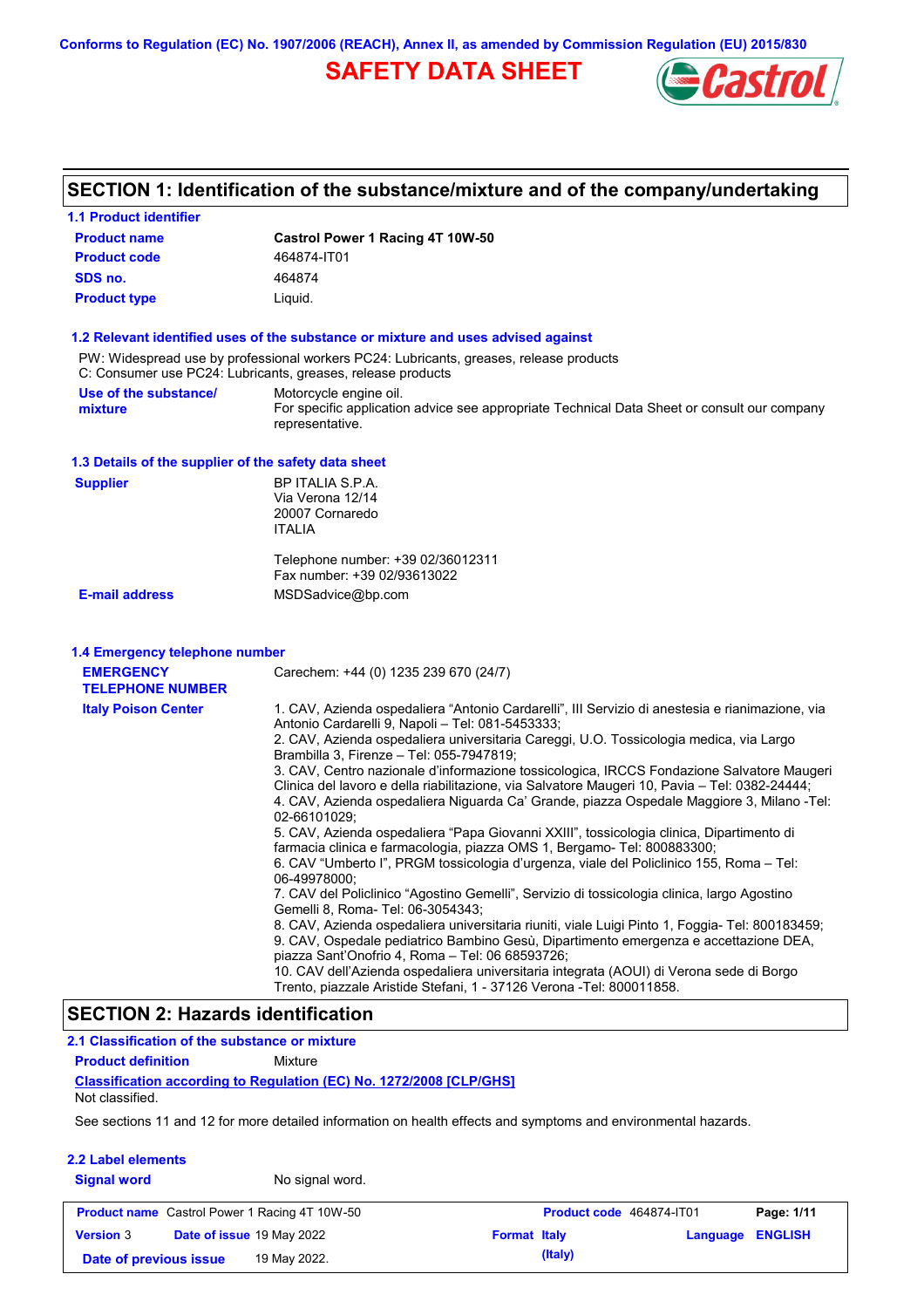# **SECTION 2: Hazards identification**

| <b>Hazard statements</b>                                                                                                                                 | No known significant effects or critical hazards.                                                                                                                                                                               |
|----------------------------------------------------------------------------------------------------------------------------------------------------------|---------------------------------------------------------------------------------------------------------------------------------------------------------------------------------------------------------------------------------|
| <b>Precautionary statements</b>                                                                                                                          |                                                                                                                                                                                                                                 |
| <b>Prevention</b>                                                                                                                                        | Not applicable.                                                                                                                                                                                                                 |
| <b>Response</b>                                                                                                                                          | Not applicable.                                                                                                                                                                                                                 |
| <b>Storage</b>                                                                                                                                           | Not applicable.                                                                                                                                                                                                                 |
| <b>Disposal</b>                                                                                                                                          | Not applicable.                                                                                                                                                                                                                 |
| <b>Supplemental label</b><br>elements                                                                                                                    | Safety data sheet available on request.                                                                                                                                                                                         |
| EU Regulation (EC) No. 1907/2006 (REACH)                                                                                                                 |                                                                                                                                                                                                                                 |
| <b>Annex XVII - Restrictions</b><br>on the manufacture,<br>placing on the market<br>and use of certain<br>dangerous substances,<br>mixtures and articles | Not applicable.                                                                                                                                                                                                                 |
| <b>Special packaging requirements</b>                                                                                                                    |                                                                                                                                                                                                                                 |
| <b>Containers to be fitted</b><br>with child-resistant<br>fastenings                                                                                     | Not applicable.                                                                                                                                                                                                                 |
| <b>Tactile warning of danger</b>                                                                                                                         | Not applicable.                                                                                                                                                                                                                 |
| 2.3 Other hazards                                                                                                                                        |                                                                                                                                                                                                                                 |
| <b>Results of PBT and vPvB</b><br>assessment                                                                                                             | Product does not meet the criteria for PBT or vPvB according to Regulation (EC) No. 1907/2006,<br>Annex XIII.                                                                                                                   |
| <b>Product meets the criteria</b><br>for PBT or vPvB according<br>to Regulation (EC) No.<br><b>1907/2006, Annex XIII</b>                                 | This mixture does not contain any substances that are assessed to be a PBT or a vPvB.                                                                                                                                           |
| Other hazards which do<br>not result in classification<br>-АТІАНА                                                                                        | Defatting to the skin.<br><b>USED ENGINE OILS</b><br>Used engine oil may contain hazardous components which have the potential to cause skin<br>cancer.<br>See Toxicological Information, section 11 of this Safety Data Sheet. |

## **SECTION 3: Composition/information on ingredients**

#### **3.2 Mixtures**

| <b>Product definition</b>                                                              | Mixture                                                                                 |   |                                               |             |
|----------------------------------------------------------------------------------------|-----------------------------------------------------------------------------------------|---|-----------------------------------------------|-------------|
| Highly refined base oil (IP 346 DMSO extract < 3%). Proprietary performance additives. |                                                                                         |   |                                               |             |
| <b>Product/ingredient</b><br>name                                                      | <b>Identifiers</b>                                                                      | % | <b>Regulation (EC) No.</b><br>1272/2008 [CLP] | <b>Type</b> |
| Distillates (petroleum), hydrotreated<br>heavy paraffinic                              | REACH #: 01-2119484627-25 ≤5<br>EC: 265-157-1<br>CAS: 64742-54-7<br>Index: 649-467-00-8 |   | Asp. Tox. 1, H304                             | $[1]$       |

#### **See Section 16 for the full text of the H statements declared above.**

**Type** 

[1] Substance classified with a health or environmental hazard

[2] Substance with a workplace exposure limit

[3] Substance meets the criteria for PBT according to Regulation (EC) No. 1907/2006, Annex XIII

[4] Substance meets the criteria for vPvB according to Regulation (EC) No. 1907/2006, Annex XIII

[5] Substance of equivalent concern

[6] Additional disclosure due to company policy

Occupational exposure limits, if available, are listed in Section 8.

| <b>Product name</b> Castrol Power 1 Racing 4T 10W-50 |                                  |              | <b>Product code</b> 464874-IT01 |         | Page: 2/11       |  |
|------------------------------------------------------|----------------------------------|--------------|---------------------------------|---------|------------------|--|
| <b>Version 3</b>                                     | <b>Date of issue 19 May 2022</b> |              | <b>Format Italy</b>             |         | Language ENGLISH |  |
| Date of previous issue                               |                                  | 19 May 2022. |                                 | (Italy) |                  |  |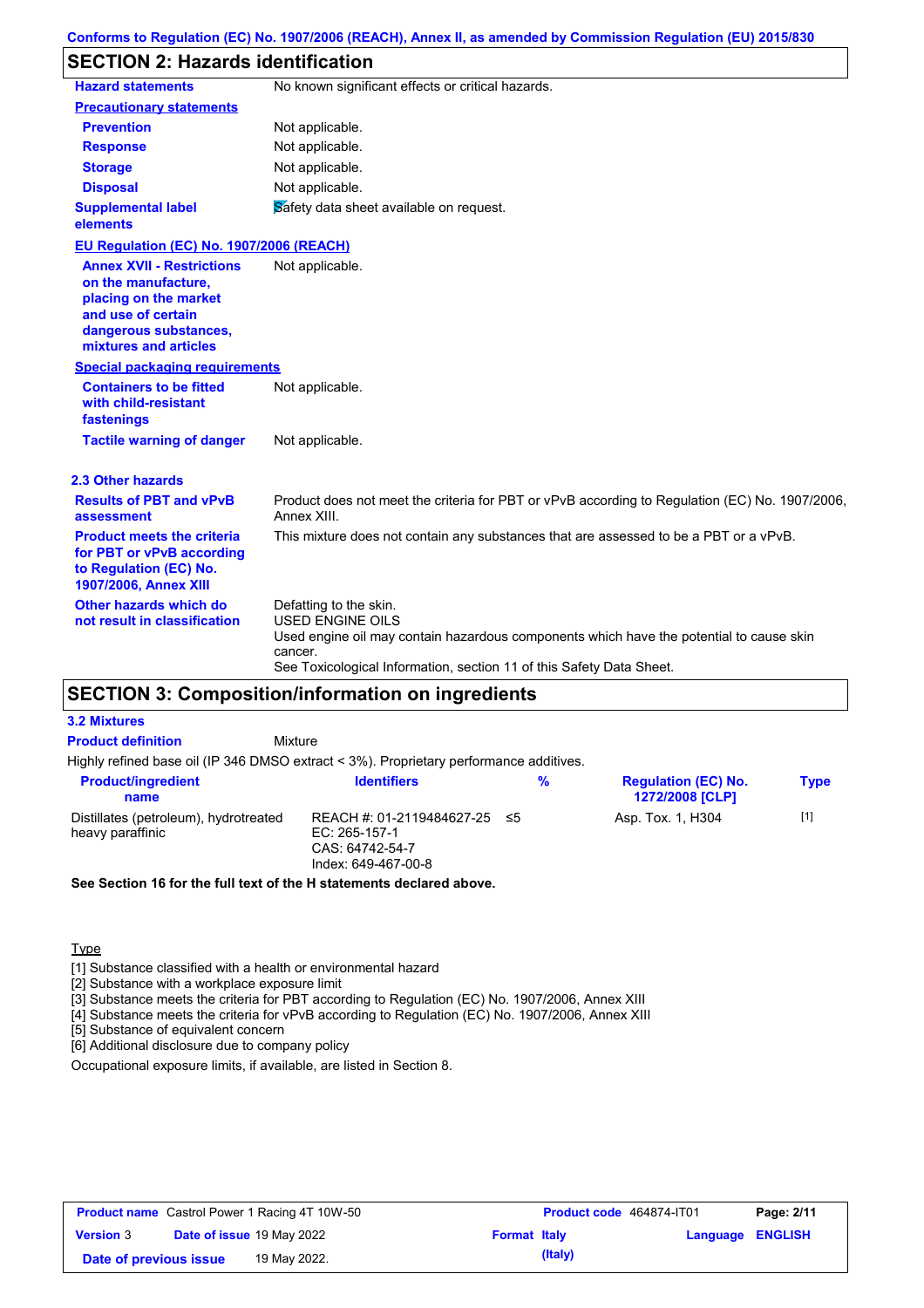## **SECTION 4: First aid measures**

| <b>4.1 Description of first aid measures</b> |                                                                                                                                                                                                                                         |
|----------------------------------------------|-----------------------------------------------------------------------------------------------------------------------------------------------------------------------------------------------------------------------------------------|
| <b>Eye contact</b>                           | In case of contact, immediately flush eyes with plenty of water for at least 15 minutes. Eyelids<br>should be held away from the eyeball to ensure thorough rinsing. Check for and remove any<br>contact lenses. Get medical attention. |
| <b>Skin contact</b>                          | Wash skin thoroughly with soap and water or use recognised skin cleanser. Remove<br>contaminated clothing and shoes. Wash clothing before reuse. Clean shoes thoroughly before<br>reuse. Get medical attention if irritation develops.  |
| <b>Inhalation</b>                            | If inhaled, remove to fresh air. Get medical attention if symptoms occur.                                                                                                                                                               |
| <b>Ingestion</b>                             | Do not induce vomiting unless directed to do so by medical personnel. Get medical attention if<br>symptoms occur.                                                                                                                       |
| <b>Protection of first-aiders</b>            | No action shall be taken involving any personal risk or without suitable training.                                                                                                                                                      |

#### **4.2 Most important symptoms and effects, both acute and delayed**

See Section 11 for more detailed information on health effects and symptoms.

#### **Potential acute health effects**

| <b>Inhalation</b>   | Vapour inhalation under ambient conditions is not normally a problem due to low vapour<br>pressure.               |
|---------------------|-------------------------------------------------------------------------------------------------------------------|
| <b>Ingestion</b>    | No known significant effects or critical hazards.                                                                 |
| <b>Skin contact</b> | Defatting to the skin. May cause skin dryness and irritation.                                                     |
| Eye contact         | No known significant effects or critical hazards.                                                                 |
|                     | Delayed and immediate effects as well as chronic effects from short and long-term exposure                        |
| <b>Inhalation</b>   | Overexposure to the inhalation of airborne droplets or aerosols may cause irritation of the<br>respiratory tract. |
| <b>Ingestion</b>    | Ingestion of large quantities may cause nausea and diarrhoea.                                                     |
| <b>Skin contact</b> | Prolonged or repeated contact can defat the skin and lead to irritation and/or dermatitis.                        |
| Eye contact         | Potential risk of transient stinging or redness if accidental eye contact occurs.                                 |

#### **4.3 Indication of any immediate medical attention and special treatment needed**

**Notes to physician** Treatment should in general be symptomatic and directed to relieving any effects.

# **SECTION 5: Firefighting measures**

| 5.1 Extinguishing media                                   |                                                                                                                                                                                                                                                                                                                                                                   |
|-----------------------------------------------------------|-------------------------------------------------------------------------------------------------------------------------------------------------------------------------------------------------------------------------------------------------------------------------------------------------------------------------------------------------------------------|
| <b>Suitable extinguishing</b><br>media                    | In case of fire, use foam, dry chemical or carbon dioxide extinguisher or spray.                                                                                                                                                                                                                                                                                  |
| <b>Unsuitable extinguishing</b><br>media                  | Do not use water jet. The use of a water jet may cause the fire to spread by splashing the<br>burning product.                                                                                                                                                                                                                                                    |
| 5.2 Special hazards arising from the substance or mixture |                                                                                                                                                                                                                                                                                                                                                                   |
| <b>Hazards from the</b><br>substance or mixture           | In a fire or if heated, a pressure increase will occur and the container may burst.                                                                                                                                                                                                                                                                               |
| <b>Hazardous combustion</b><br>products                   | Combustion products may include the following:<br>carbon oxides (CO, CO <sub>2</sub> ) (carbon monoxide, carbon dioxide)                                                                                                                                                                                                                                          |
| 5.3 Advice for firefighters                               |                                                                                                                                                                                                                                                                                                                                                                   |
| <b>Special precautions for</b><br>fire-fighters           | No action shall be taken involving any personal risk or without suitable training. Promptly<br>isolate the scene by removing all persons from the vicinity of the incident if there is a fire.                                                                                                                                                                    |
| <b>Special protective</b><br>equipment for fire-fighters  | Fire-fighters should wear appropriate protective equipment and self-contained breathing<br>apparatus (SCBA) with a full face-piece operated in positive pressure mode. Clothing for fire-<br>fighters (including helmets, protective boots and gloves) conforming to European standard EN<br>469 will provide a basic level of protection for chemical incidents. |

## **SECTION 6: Accidental release measures**

#### **6.1 Personal precautions, protective equipment and emergency procedures**

| For non-emergency<br>personnel                       | No action shall be taken involving any personal risk or without suitable training. Evacuate<br>surrounding areas. Keep unnecessary and unprotected personnel from entering. Do not touch<br>or walk through spilt material. Floors may be slippery; use care to avoid falling. Put on<br>appropriate personal protective equipment.<br>If specialised clothing is required to deal with the spillage, take note of any information in<br>Section 8 on suitable and unsuitable materials. See also the information in "For non-<br>emergency personnel". |                     |                                 |          |                |
|------------------------------------------------------|---------------------------------------------------------------------------------------------------------------------------------------------------------------------------------------------------------------------------------------------------------------------------------------------------------------------------------------------------------------------------------------------------------------------------------------------------------------------------------------------------------------------------------------------------------|---------------------|---------------------------------|----------|----------------|
| For emergency responders                             |                                                                                                                                                                                                                                                                                                                                                                                                                                                                                                                                                         |                     |                                 |          |                |
| <b>Product name</b> Castrol Power 1 Racing 4T 10W-50 |                                                                                                                                                                                                                                                                                                                                                                                                                                                                                                                                                         |                     | <b>Product code</b> 464874-IT01 |          | Page: 3/11     |
| Date of issue 19 May 2022<br><b>Version 3</b>        |                                                                                                                                                                                                                                                                                                                                                                                                                                                                                                                                                         | <b>Format Italy</b> |                                 | Language | <b>ENGLISH</b> |
| Date of previous issue                               | 19 May 2022.                                                                                                                                                                                                                                                                                                                                                                                                                                                                                                                                            |                     | (Italy)                         |          |                |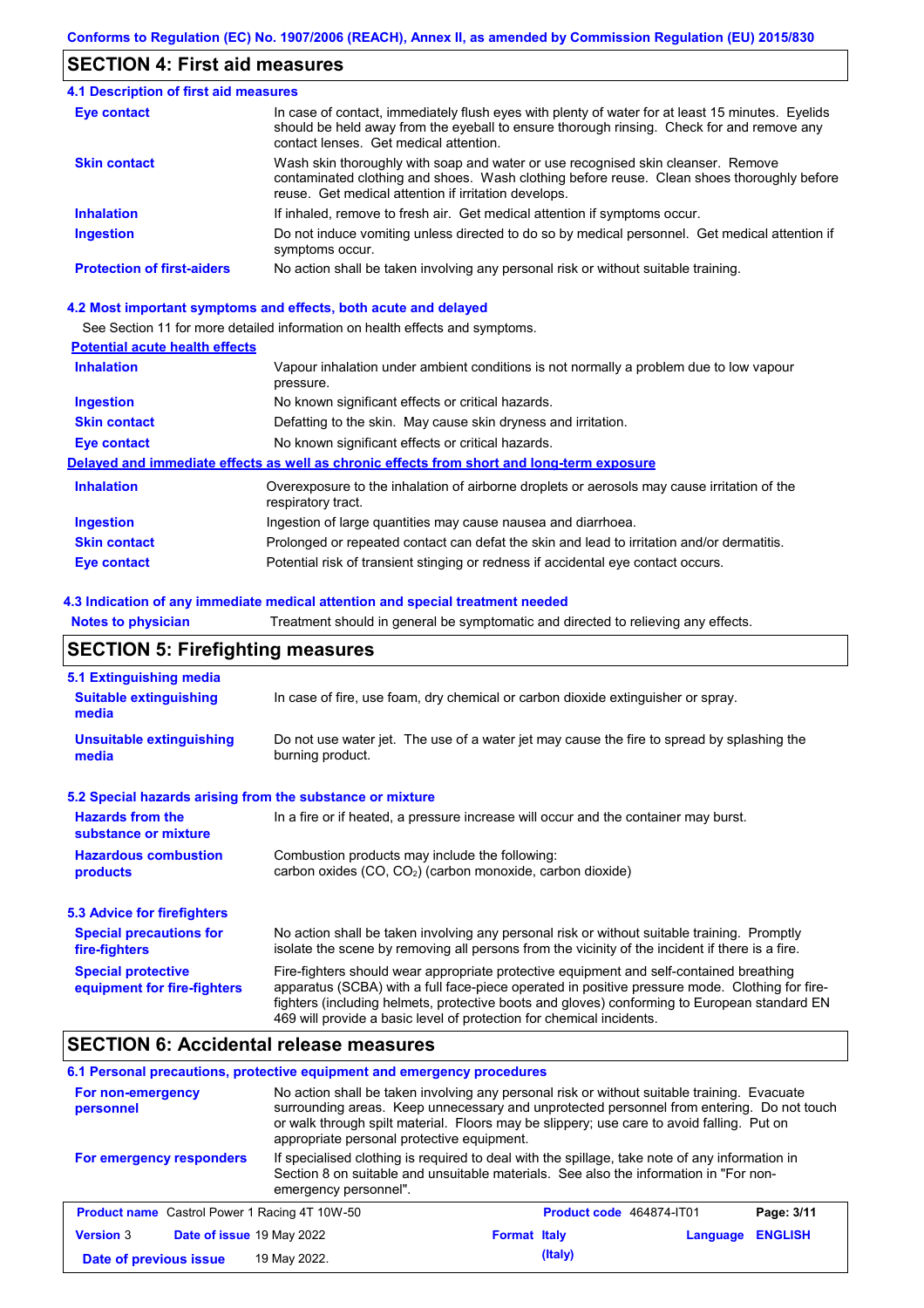### **SECTION 6: Accidental release measures**

| <b>6.2 Environmental</b><br>precautions                  | Avoid dispersal of spilt material and runoff and contact with soil, waterways, drains and sewers.<br>Inform the relevant authorities if the product has caused environmental pollution (sewers,<br>waterways, soil or air).                                                                                                                                                                    |
|----------------------------------------------------------|------------------------------------------------------------------------------------------------------------------------------------------------------------------------------------------------------------------------------------------------------------------------------------------------------------------------------------------------------------------------------------------------|
| 6.3 Methods and material for containment and cleaning up |                                                                                                                                                                                                                                                                                                                                                                                                |
| <b>Small spill</b>                                       | Stop leak if without risk. Move containers from spill area. Absorb with an inert material and<br>place in an appropriate waste disposal container. Dispose of via a licensed waste disposal<br>contractor.                                                                                                                                                                                     |
| <b>Large spill</b>                                       | Stop leak if without risk. Move containers from spill area. Prevent entry into sewers, water<br>courses, basements or confined areas. Contain and collect spillage with non-combustible,<br>absorbent material e.g. sand, earth, vermiculite or diatomaceous earth and place in container<br>for disposal according to local regulations. Dispose of via a licensed waste disposal contractor. |
| 6.4 Reference to other<br><b>sections</b>                | See Section 1 for emergency contact information.<br>See Section 5 for firefighting measures.<br>See Section 8 for information on appropriate personal protective equipment.<br>See Section 12 for environmental precautions.<br>See Section 13 for additional waste treatment information.                                                                                                     |

### **SECTION 7: Handling and storage**

#### **7.1 Precautions for safe handling**

| <b>Protective measures</b>                                                           | Put on appropriate personal protective equipment.                                                                                                                                                                                                                                                                                                                                                                                                                                        |
|--------------------------------------------------------------------------------------|------------------------------------------------------------------------------------------------------------------------------------------------------------------------------------------------------------------------------------------------------------------------------------------------------------------------------------------------------------------------------------------------------------------------------------------------------------------------------------------|
| <b>Advice on general</b><br>occupational hygiene                                     | Eating, drinking and smoking should be prohibited in areas where this material is handled,<br>stored and processed. Wash thoroughly after handling. Remove contaminated clothing and<br>protective equipment before entering eating areas. See also Section 8 for additional<br>information on hygiene measures.                                                                                                                                                                         |
| <b>7.2 Conditions for safe</b><br>storage, including any<br><i>incompatibilities</i> | Store in accordance with local requlations. Store in a dry, cool and well-ventilated area, away<br>from incompatible materials (see Section 10). Keep away from heat and direct sunlight. Keep<br>container tightly closed and sealed until ready for use. Containers that have been opened must<br>be carefully resealed and kept upright to prevent leakage. Store and use only in equipment/<br>containers designed for use with this product. Do not store in unlabelled containers. |
| <b>Not suitable</b>                                                                  | Prolonged exposure to elevated temperature                                                                                                                                                                                                                                                                                                                                                                                                                                               |
| 7.3 Specific end use(s)                                                              |                                                                                                                                                                                                                                                                                                                                                                                                                                                                                          |

See section 1.2 and Exposure scenarios in annex, if applicable.

**Recommendations**

# **SECTION 8: Exposure controls/personal protection**

#### **8.1 Control parameters**

**procedures**

#### **Occupational exposure limits** No exposure limit value known.

Whilst specific OELs for certain components may be shown in this section, other components may be present in any mist, vapour or dust produced. Therefore, the specific OELs may not be applicable to the product as a whole and are provided for guidance only.

**Recommended monitoring**  If this product contains ingredients with exposure limits, personal, workplace atmosphere or biological monitoring may be required to determine the effectiveness of the ventilation or other control measures and/or the necessity to use respiratory protective equipment. Reference should be made to monitoring standards, such as the following: European Standard EN 689 (Workplace atmospheres - Guidance for the assessment of exposure by inhalation to chemical agents for comparison with limit values and measurement strategy) European Standard EN 14042 (Workplace atmospheres - Guide for the application and use of procedures for the assessment of exposure to chemical and biological agents) European Standard EN 482 (Workplace atmospheres - General requirements for the performance of procedures for the measurement of chemical agents) Reference to national guidance documents for methods for the determination of hazardous substances will also be required.

### **Derived No Effect Level**

No DNELs/DMELs available.

#### **Predicted No Effect Concentration**

No PNECs available

#### **8.2 Exposure controls**

| <b>Product name</b> Castrol Power 1 Racing 4T 10W-50 |  |                                  | <b>Product code</b> 464874-IT01 |         | Page: 4/11              |  |
|------------------------------------------------------|--|----------------------------------|---------------------------------|---------|-------------------------|--|
| <b>Version 3</b>                                     |  | <b>Date of issue 19 May 2022</b> | <b>Format Italy</b>             |         | <b>Language ENGLISH</b> |  |
| Date of previous issue                               |  | 19 May 2022.                     |                                 | (Italy) |                         |  |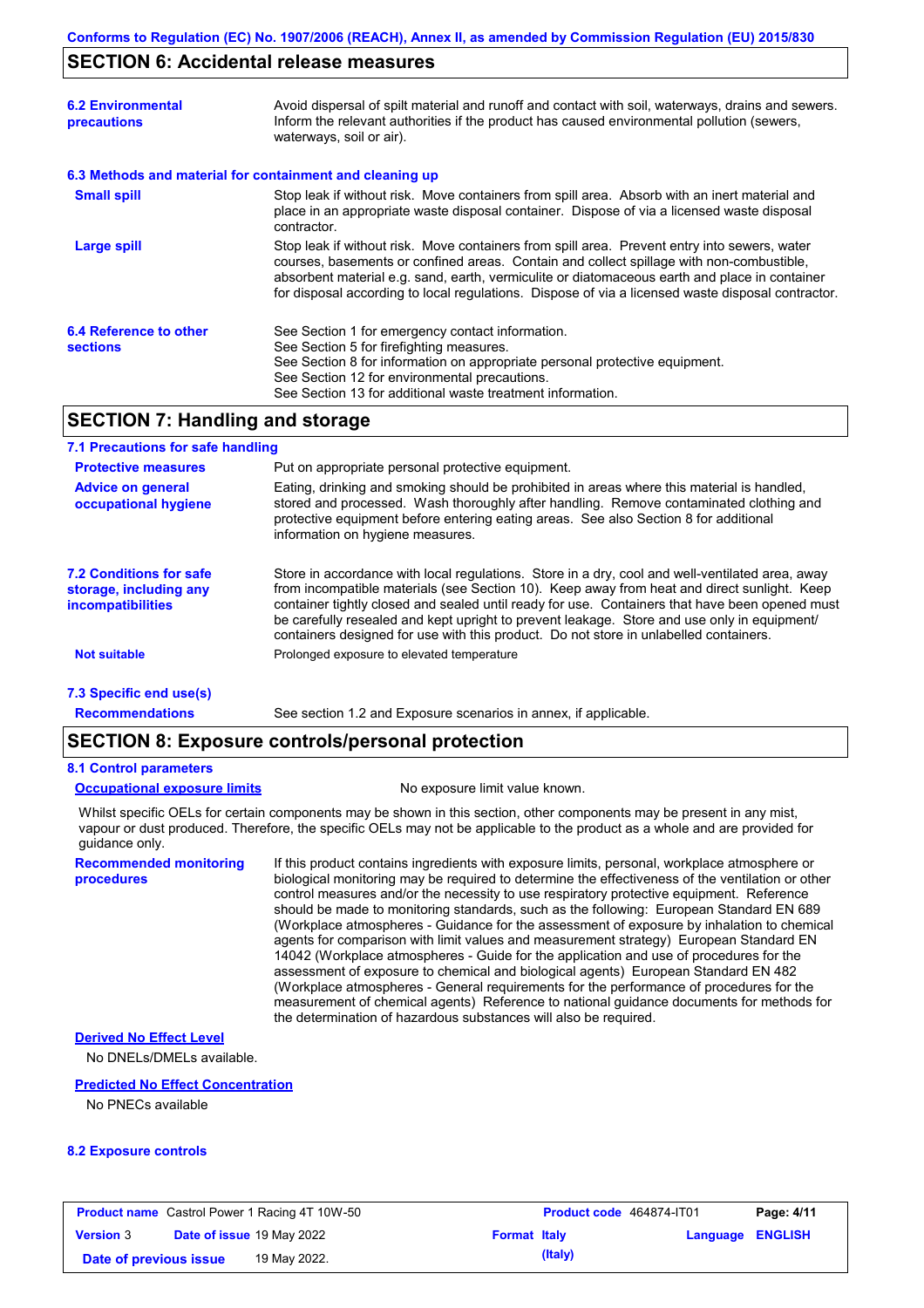# **SECTION 8: Exposure controls/personal protection**

| <b>Appropriate engineering</b><br><b>controls</b> | Provide exhaust ventilation or other engineering controls to keep the relevant airborne<br>concentrations below their respective occupational exposure limits.<br>All activities involving chemicals should be assessed for their risks to health, to ensure<br>exposures are adequately controlled. Personal protective equipment should only be considered<br>after other forms of control measures (e.g. engineering controls) have been suitably evaluated.<br>Personal protective equipment should conform to appropriate standards, be suitable for use, be<br>kept in good condition and properly maintained.<br>Your supplier of personal protective equipment should be consulted for advice on selection and<br>appropriate standards. For further information contact your national organisation for standards.<br>The final choice of protective equipment will depend upon a risk assessment. It is important to<br>ensure that all items of personal protective equipment are compatible. |
|---------------------------------------------------|---------------------------------------------------------------------------------------------------------------------------------------------------------------------------------------------------------------------------------------------------------------------------------------------------------------------------------------------------------------------------------------------------------------------------------------------------------------------------------------------------------------------------------------------------------------------------------------------------------------------------------------------------------------------------------------------------------------------------------------------------------------------------------------------------------------------------------------------------------------------------------------------------------------------------------------------------------------------------------------------------------|
| <b>Individual protection measures</b>             |                                                                                                                                                                                                                                                                                                                                                                                                                                                                                                                                                                                                                                                                                                                                                                                                                                                                                                                                                                                                         |
| <b>Hygiene measures</b>                           | Wash hands, forearms and face thoroughly after handling chemical products, before eating,<br>smoking and using the lavatory and at the end of the working period. Ensure that eyewash<br>stations and safety showers are close to the workstation location.                                                                                                                                                                                                                                                                                                                                                                                                                                                                                                                                                                                                                                                                                                                                             |
| <b>Respiratory protection</b>                     | In case of insufficient ventilation, wear suitable respiratory equipment.<br>The correct choice of respiratory protection depends upon the chemicals being handled, the<br>conditions of work and use, and the condition of the respiratory equipment. Safety procedures<br>should be developed for each intended application. Respiratory protection equipment should<br>therefore be chosen in consultation with the supplier/manufacturer and with a full assessment<br>of the working conditions.                                                                                                                                                                                                                                                                                                                                                                                                                                                                                                   |
| <b>Eye/face protection</b>                        | Safety glasses with side shields.                                                                                                                                                                                                                                                                                                                                                                                                                                                                                                                                                                                                                                                                                                                                                                                                                                                                                                                                                                       |
| <b>Skin protection</b>                            |                                                                                                                                                                                                                                                                                                                                                                                                                                                                                                                                                                                                                                                                                                                                                                                                                                                                                                                                                                                                         |
| <b>Hand protection</b>                            | <b>General Information:</b>                                                                                                                                                                                                                                                                                                                                                                                                                                                                                                                                                                                                                                                                                                                                                                                                                                                                                                                                                                             |
|                                                   | Because specific work environments and material handling practices vary, safety procedures<br>should be developed for each intended application. The correct choice of protective gloves<br>depends upon the chemicals being handled, and the conditions of work and use. Most gloves<br>provide protection for only a limited time before they must be discarded and replaced (even the<br>best chemically resistant gloves will break down after repeated chemical exposures).                                                                                                                                                                                                                                                                                                                                                                                                                                                                                                                        |
|                                                   | Gloves should be chosen in consultation with the supplier / manufacturer and taking account of<br>a full assessment of the working conditions.                                                                                                                                                                                                                                                                                                                                                                                                                                                                                                                                                                                                                                                                                                                                                                                                                                                          |
|                                                   | Recommended: Nitrile gloves.<br><b>Breakthrough time:</b>                                                                                                                                                                                                                                                                                                                                                                                                                                                                                                                                                                                                                                                                                                                                                                                                                                                                                                                                               |
|                                                   | Breakthrough time data are generated by glove manufacturers under laboratory test conditions<br>and represent how long a glove can be expected to provide effective permeation resistance. It<br>is important when following breakthrough time recommendations that actual workplace<br>conditions are taken into account. Always consult with your glove supplier for up-to-date<br>technical information on breakthrough times for the recommended glove type.<br>Our recommendations on the selection of gloves are as follows:                                                                                                                                                                                                                                                                                                                                                                                                                                                                      |
|                                                   | Continuous contact:                                                                                                                                                                                                                                                                                                                                                                                                                                                                                                                                                                                                                                                                                                                                                                                                                                                                                                                                                                                     |
|                                                   | Gloves with a minimum breakthrough time of 240 minutes, or >480 minutes if suitable gloves<br>can be obtained.<br>If suitable gloves are not available to offer that level of protection, gloves with shorter<br>breakthrough times may be acceptable as long as appropriate glove maintenance and<br>replacement regimes are determined and adhered to.                                                                                                                                                                                                                                                                                                                                                                                                                                                                                                                                                                                                                                                |
|                                                   | Short-term / splash protection:                                                                                                                                                                                                                                                                                                                                                                                                                                                                                                                                                                                                                                                                                                                                                                                                                                                                                                                                                                         |
|                                                   | Recommended breakthrough times as above.<br>It is recognised that for short-term, transient exposures, gloves with shorter breakthrough times<br>may commonly be used. Therefore, appropriate maintenance and replacement regimes must<br>be determined and rigorously followed.                                                                                                                                                                                                                                                                                                                                                                                                                                                                                                                                                                                                                                                                                                                        |
|                                                   | <b>Glove Thickness:</b>                                                                                                                                                                                                                                                                                                                                                                                                                                                                                                                                                                                                                                                                                                                                                                                                                                                                                                                                                                                 |
|                                                   | For general applications, we recommend gloves with a thickness typically greater than 0.35 mm.                                                                                                                                                                                                                                                                                                                                                                                                                                                                                                                                                                                                                                                                                                                                                                                                                                                                                                          |
|                                                   | It should be emphasised that glove thickness is not necessarily a good predictor of glove<br>resistance to a specific chemical, as the permeation efficiency of the glove will be dependent<br>on the exact composition of the glove material. Therefore, glove selection should also be based<br>on consideration of the task requirements and knowledge of breakthrough times.<br>Glove thickness may also vary depending on the glove manufacturer, the glove type and the<br>glove model. Therefore, the manufacturers' technical data should always be taken into account<br>to ensure selection of the most appropriate glove for the task.                                                                                                                                                                                                                                                                                                                                                       |

|                        |                                  | <b>Product name</b> Castrol Power 1 Racing 4T 10W-50 |                     | <b>Product code</b> 464874-IT01 |                         | Page: 5/11 |
|------------------------|----------------------------------|------------------------------------------------------|---------------------|---------------------------------|-------------------------|------------|
| <b>Version 3</b>       | <b>Date of issue 19 May 2022</b> |                                                      | <b>Format Italy</b> |                                 | <b>Language ENGLISH</b> |            |
| Date of previous issue |                                  | 19 May 2022.                                         |                     | (Italy)                         |                         |            |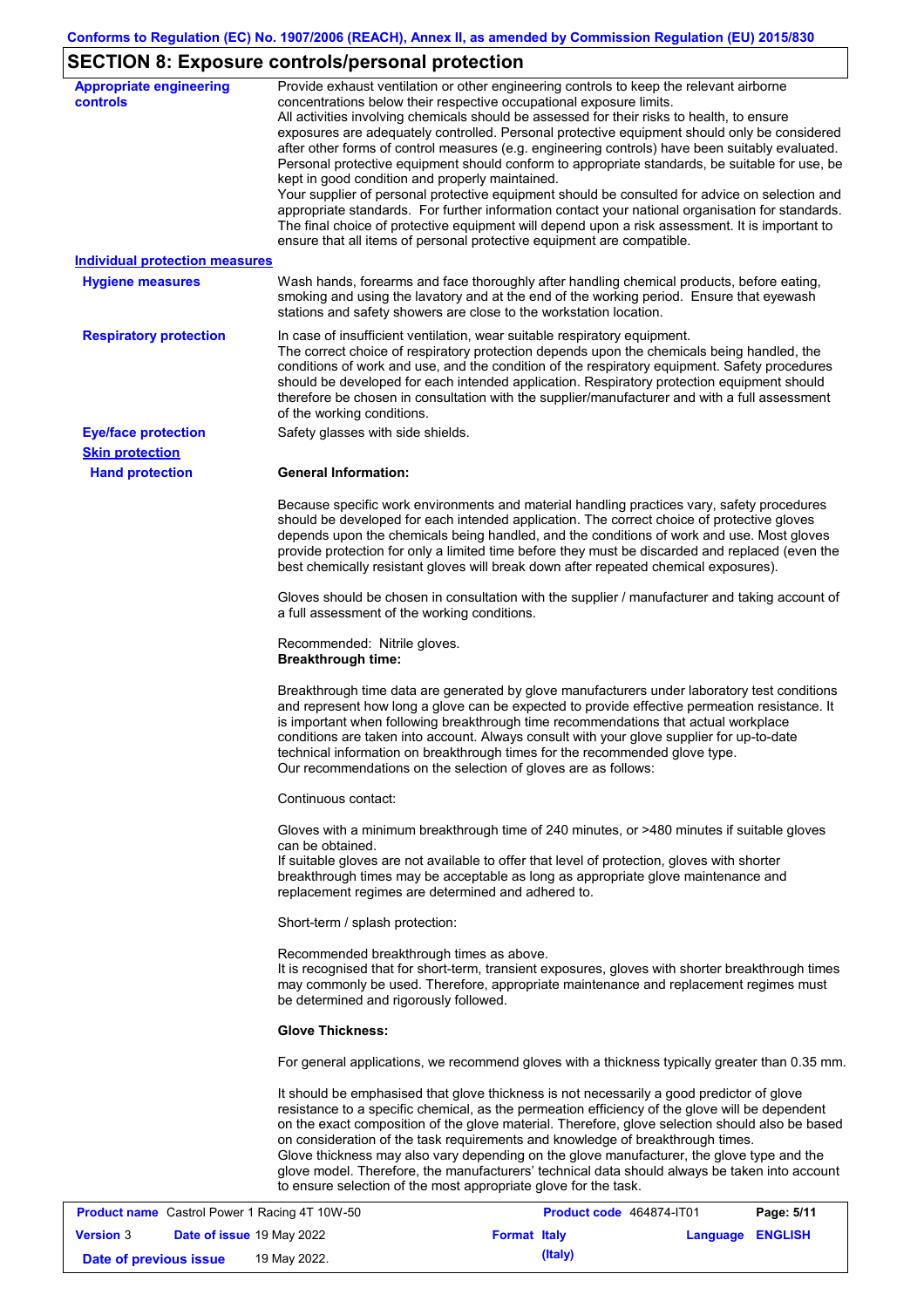# **SECTION 8: Exposure controls/personal protection**

|                                           | Note: Depending on the activity being conducted, gloves of varying thickness may be required<br>for specific tasks. For example:                                                                                                                                                                                                                                                                                                                                                                                                                                                                                                                                                      |
|-------------------------------------------|---------------------------------------------------------------------------------------------------------------------------------------------------------------------------------------------------------------------------------------------------------------------------------------------------------------------------------------------------------------------------------------------------------------------------------------------------------------------------------------------------------------------------------------------------------------------------------------------------------------------------------------------------------------------------------------|
|                                           | • Thinner gloves (down to 0.1 mm or less) may be required where a high degree of manual<br>dexterity is needed. However, these gloves are only likely to give short duration protection and<br>would normally be just for single use applications, then disposed of.                                                                                                                                                                                                                                                                                                                                                                                                                  |
|                                           | • Thicker gloves (up to 3 mm or more) may be required where there is a mechanical (as well<br>as a chemical) risk i.e. where there is abrasion or puncture potential.                                                                                                                                                                                                                                                                                                                                                                                                                                                                                                                 |
| <b>Skin and body</b>                      | Use of protective clothing is good industrial practice.<br>Personal protective equipment for the body should be selected based on the task being<br>performed and the risks involved and should be approved by a specialist before handling this<br>product.<br>Cotton or polyester/cotton overalls will only provide protection against light superficial<br>contamination that will not soak through to the skin. Overalls should be laundered on a regular<br>basis. When the risk of skin exposure is high (e.g. when cleaning up spillages or if there is a<br>risk of splashing) then chemical resistant aprons and/or impervious chemical suits and boots<br>will be required. |
| <b>Refer to standards:</b>                | Respiratory protection: EN 529<br>Gloves: EN 420, EN 374<br>Eye protection: EN 166<br>Filtering half-mask: EN 149<br>Filtering half-mask with valve: EN 405<br>Half-mask: EN 140 plus filter<br>Full-face mask: EN 136 plus filter<br>Particulate filters: EN 143<br>Gas/combined filters: EN 14387                                                                                                                                                                                                                                                                                                                                                                                   |
| <b>Environmental exposure</b><br>controls | Emissions from ventilation or work process equipment should be checked to ensure they<br>comply with the requirements of environmental protection legislation. In some cases, fume<br>scrubbers, filters or engineering modifications to the process equipment will be necessary to<br>reduce emissions to acceptable levels.                                                                                                                                                                                                                                                                                                                                                         |

# **SECTION 9: Physical and chemical properties**

The conditions of measurement of all properties are at standard temperature and pressure unless otherwise indicated.

#### **9.1 Information on basic physical and chemical properties**

| <b>Appearance</b>                                      |                                              |           |                         |                     |                          |                            |
|--------------------------------------------------------|----------------------------------------------|-----------|-------------------------|---------------------|--------------------------|----------------------------|
| <b>Physical state</b>                                  | Liquid.                                      |           |                         |                     |                          |                            |
| <b>Colour</b>                                          | Red.                                         |           |                         |                     |                          |                            |
| <b>Odour</b>                                           | Not available.                               |           |                         |                     |                          |                            |
| <b>Odour threshold</b>                                 | Not available.                               |           |                         |                     |                          |                            |
| pH                                                     | Not applicable.                              |           |                         |                     |                          |                            |
| <b>Melting point/freezing point</b>                    | Not available.                               |           |                         |                     |                          |                            |
| Initial boiling point and boiling<br>range             | Not available.                               |           |                         |                     |                          |                            |
| <b>Pour point</b>                                      | $-36 °C$                                     |           |                         |                     |                          |                            |
| <b>Flash point</b>                                     | Closed cup: 208°C (406.4°F) [Pensky-Martens] |           |                         |                     |                          |                            |
| <b>Evaporation rate</b>                                | Not available.                               |           |                         |                     |                          |                            |
| <b>Flammability (solid, gas)</b>                       | Not available.                               |           |                         |                     |                          |                            |
| <b>Upper/lower flammability or</b><br>explosive limits | Not available.                               |           |                         |                     |                          |                            |
| <b>Vapour pressure</b>                                 | Not available.                               |           |                         |                     |                          |                            |
|                                                        |                                              |           | Vapour Pressure at 20°C |                     |                          | Vapour pressure at 50°C    |
|                                                        | <b>Ingredient name</b>                       | mm Hg kPa | <b>Method</b>           | <sub>mm</sub><br>Hg | kPa                      | <b>Method</b>              |
|                                                        |                                              |           |                         |                     |                          |                            |
|                                                        |                                              |           |                         |                     |                          |                            |
|                                                        |                                              |           |                         |                     |                          |                            |
| <b>Product name</b> Castrol Power 1 Racing 4T 10W-50   |                                              |           |                         |                     | Product code 464874-IT01 | Page: 6/11                 |
| <b>Version 3</b><br>Date of issue 19 May 2022          |                                              |           | <b>Format Italy</b>     |                     |                          | <b>ENGLISH</b><br>Language |

**Date of issue** 19 May 2022 **Format Italy Language ENGLISH**

| Date of previous issue | 19 May 2022. | (Italy) |
|------------------------|--------------|---------|
|------------------------|--------------|---------|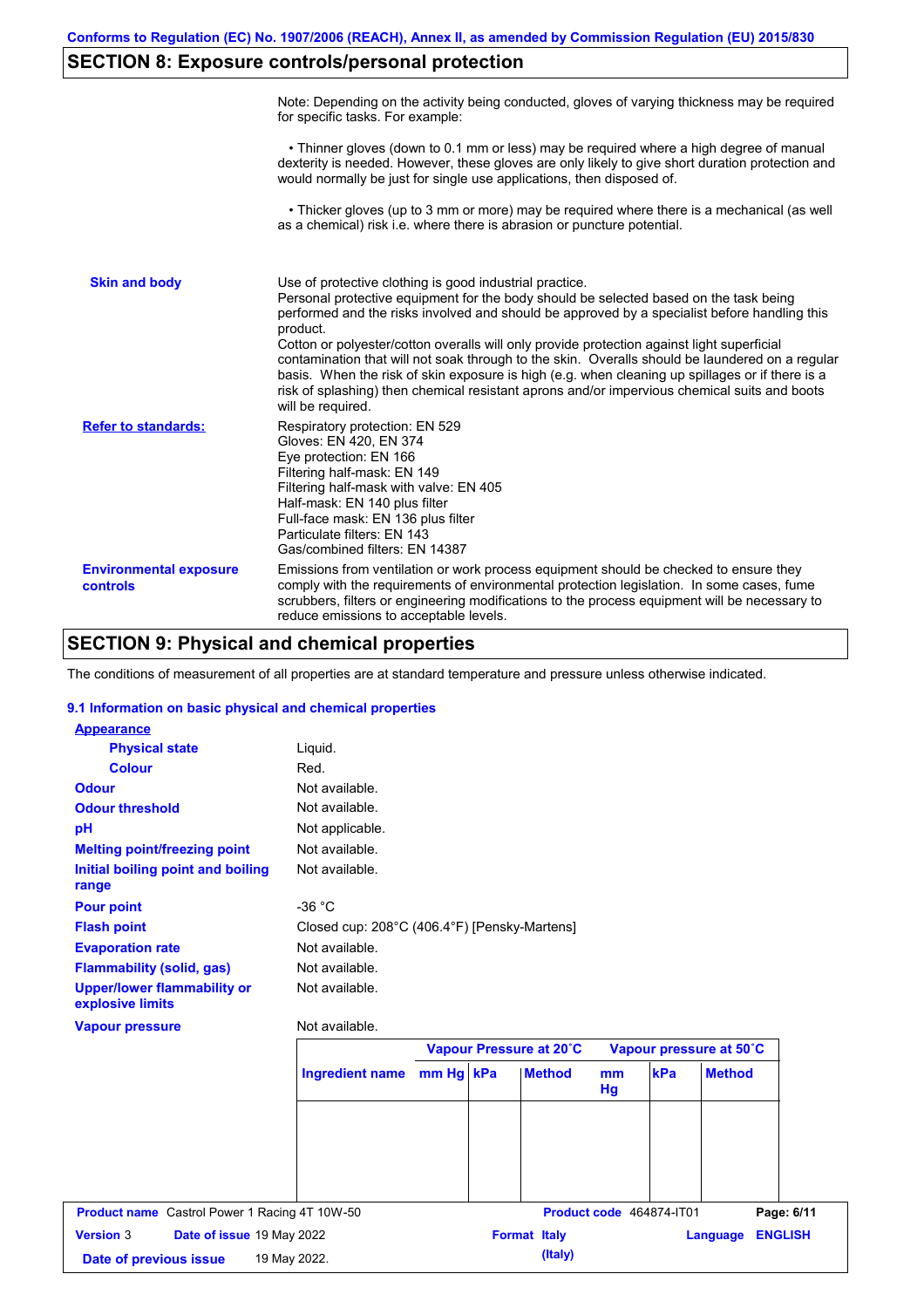# **SECTION 9: Physical and chemical properties**

|                                                   | Distillates (petroleum),<br>hydrotreated heavy<br>paraffinic    | < 0.08 | < 0.011 | <b>ASTM D 5191</b>                                                     |  |  |
|---------------------------------------------------|-----------------------------------------------------------------|--------|---------|------------------------------------------------------------------------|--|--|
|                                                   | Distillates (petroleum),<br>solvent-dewaxed<br>heavy paraffinic | < 0.08 | < 0.011 | <b>ASTM D 5191</b>                                                     |  |  |
|                                                   | Distillates (petroleum),<br>hydrotreated heavy<br>paraffinic    | < 0.08 | < 0.011 | <b>ASTM D 5191</b>                                                     |  |  |
| <b>Vapour density</b>                             | Not available.                                                  |        |         |                                                                        |  |  |
| <b>Relative density</b>                           | Not available.                                                  |        |         |                                                                        |  |  |
| <b>Density</b>                                    | <1000 kg/m <sup>3</sup> (<1 g/cm <sup>3</sup> ) at 20°C         |        |         |                                                                        |  |  |
| <b>Solubility(ies)</b>                            | insoluble in water.                                             |        |         |                                                                        |  |  |
| <b>Partition coefficient: n-octanol/</b><br>water | Not applicable.                                                 |        |         |                                                                        |  |  |
| <b>Auto-ignition temperature</b>                  | Not available.                                                  |        |         |                                                                        |  |  |
| <b>Decomposition temperature</b>                  | Not available.                                                  |        |         |                                                                        |  |  |
| <b>Viscosity</b>                                  | Kinematic: 112 mm <sup>2</sup> /s (112 cSt) at 40 $^{\circ}$ C  |        |         | Kinematic: 16.4 to 17.8 mm <sup>2</sup> /s (16.4 to 17.8 cSt) at 100°C |  |  |
| <b>Explosive properties</b>                       | Not available.                                                  |        |         |                                                                        |  |  |
| <b>Oxidising properties</b>                       | Not available.                                                  |        |         |                                                                        |  |  |
| <b>Particle characteristics</b>                   |                                                                 |        |         |                                                                        |  |  |
| <b>Median particle size</b>                       | Not applicable.                                                 |        |         |                                                                        |  |  |
| 9.2 Other information                             |                                                                 |        |         |                                                                        |  |  |
| No additional information.                        |                                                                 |        |         |                                                                        |  |  |

# **SECTION 10: Stability and reactivity**

| <b>10.1 Reactivity</b>                            | No specific test data available for this product. Refer to Conditions to avoid and Incompatible<br>materials for additional information.                                |
|---------------------------------------------------|-------------------------------------------------------------------------------------------------------------------------------------------------------------------------|
| <b>10.2 Chemical stability</b>                    | The product is stable.                                                                                                                                                  |
| <b>10.3 Possibility of</b><br>hazardous reactions | Under normal conditions of storage and use, hazardous reactions will not occur.<br>Under normal conditions of storage and use, hazardous polymerisation will not occur. |
| <b>10.4 Conditions to avoid</b>                   | Avoid all possible sources of ignition (spark or flame).                                                                                                                |
| <b>10.5 Incompatible materials</b>                | Reactive or incompatible with the following materials: oxidising materials.                                                                                             |
| <b>10.6 Hazardous</b><br>decomposition products   | Under normal conditions of storage and use, hazardous decomposition products should not be<br>produced.                                                                 |

# **SECTION 11: Toxicological information**

| 11.1 Information on toxicological effects          |                                                                                                     |
|----------------------------------------------------|-----------------------------------------------------------------------------------------------------|
| <b>Acute toxicity estimates</b>                    |                                                                                                     |
| Not available.                                     |                                                                                                     |
| <b>Information on likely</b><br>routes of exposure | Routes of entry anticipated: Dermal, Inhalation.                                                    |
| <b>Potential acute health effects</b>              |                                                                                                     |
| <b>Inhalation</b>                                  | Vapour inhalation under ambient conditions is not normally a problem due to low vapour<br>pressure. |
| <b>Ingestion</b>                                   | No known significant effects or critical hazards.                                                   |
| <b>Skin contact</b>                                | Defatting to the skin. May cause skin dryness and irritation.                                       |
| Eye contact                                        | No known significant effects or critical hazards.                                                   |
|                                                    | Symptoms related to the physical, chemical and toxicological characteristics                        |
| <b>Inhalation</b>                                  | No specific data.                                                                                   |
| <b>Ingestion</b>                                   | No specific data.                                                                                   |

|                        |                                  | <b>Product name</b> Castrol Power 1 Racing 4T 10W-50 |                     | <b>Product code</b> 464874-IT01 |                         | Page: 7/11 |
|------------------------|----------------------------------|------------------------------------------------------|---------------------|---------------------------------|-------------------------|------------|
| <b>Version 3</b>       | <b>Date of issue 19 May 2022</b> |                                                      | <b>Format Italy</b> |                                 | <b>Language ENGLISH</b> |            |
| Date of previous issue |                                  | 19 May 2022.                                         |                     | (Italy)                         |                         |            |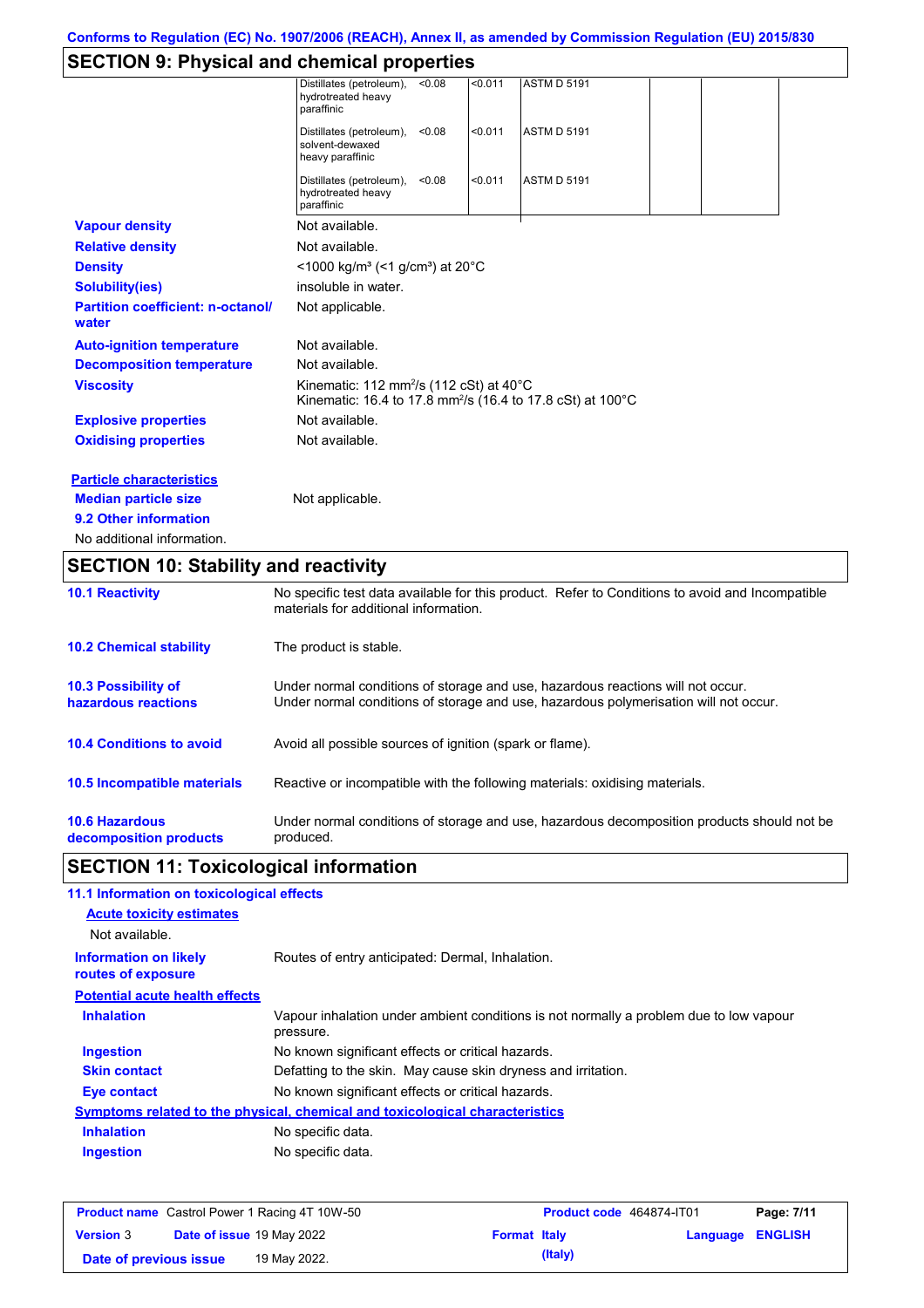# **SECTION 11: Toxicological information**

| <b>Skin contact</b>                     | Adverse symptoms may include the following:<br>irritation                                                                                                                                                                                                                                                                                                                                                       |
|-----------------------------------------|-----------------------------------------------------------------------------------------------------------------------------------------------------------------------------------------------------------------------------------------------------------------------------------------------------------------------------------------------------------------------------------------------------------------|
|                                         | dryness                                                                                                                                                                                                                                                                                                                                                                                                         |
|                                         | cracking                                                                                                                                                                                                                                                                                                                                                                                                        |
| <b>Eye contact</b>                      | No specific data.                                                                                                                                                                                                                                                                                                                                                                                               |
|                                         | Delayed and immediate effects as well as chronic effects from short and long-term exposure                                                                                                                                                                                                                                                                                                                      |
| <b>Inhalation</b>                       | Overexposure to the inhalation of airborne droplets or aerosols may cause irritation of the<br>respiratory tract.                                                                                                                                                                                                                                                                                               |
| <b>Ingestion</b>                        | Ingestion of large quantities may cause nausea and diarrhoea.                                                                                                                                                                                                                                                                                                                                                   |
| <b>Skin contact</b>                     | Prolonged or repeated contact can defat the skin and lead to irritation and/or dermatitis.                                                                                                                                                                                                                                                                                                                      |
| Eye contact                             | Potential risk of transient stinging or redness if accidental eye contact occurs.                                                                                                                                                                                                                                                                                                                               |
| <b>Potential chronic health effects</b> |                                                                                                                                                                                                                                                                                                                                                                                                                 |
| <b>General</b>                          | <b>USED ENGINE OILS</b><br>Combustion products resulting from the operation of internal combustion engines contaminate<br>engine oils during use. Used engine oil may contain hazardous components which have the<br>potential to cause skin cancer. Frequent or prolonged contact with all types and makes of used<br>engine oil must therefore be avoided and a high standard of personal hygiene maintained. |
| <b>Carcinogenicity</b>                  | No known significant effects or critical hazards.                                                                                                                                                                                                                                                                                                                                                               |
| <b>Mutagenicity</b>                     | No known significant effects or critical hazards.                                                                                                                                                                                                                                                                                                                                                               |
| <b>Developmental effects</b>            | No known significant effects or critical hazards.                                                                                                                                                                                                                                                                                                                                                               |
| <b>Fertility effects</b>                | No known significant effects or critical hazards.                                                                                                                                                                                                                                                                                                                                                               |
|                                         |                                                                                                                                                                                                                                                                                                                                                                                                                 |

## **SECTION 12: Ecological information**

# **12.1 Toxicity**

**Environmental hazards** Not classified as dangerous

#### **12.2 Persistence and degradability**

Expected to be biodegradable.

#### **12.3 Bioaccumulative potential**

This product is not expected to bioaccumulate through food chains in the environment.

| <b>12.4 Mobility in soil</b>                            |                                                                      |
|---------------------------------------------------------|----------------------------------------------------------------------|
| <b>Soil/water partition</b><br><b>coefficient (Koc)</b> | Not available.                                                       |
| <b>Mobility</b>                                         | Spillages may penetrate the soil causing ground water contamination. |

#### **12.5 Results of PBT and vPvB assessment**

Product does not meet the criteria for PBT or vPvB according to Regulation (EC) No. 1907/2006, Annex XIII.

| 12.6 Other adverse effects          |                                                                                                                           |
|-------------------------------------|---------------------------------------------------------------------------------------------------------------------------|
| <b>Other ecological information</b> | Spills may form a film on water surfaces causing physical damage to organisms. Oxygen<br>transfer could also be impaired. |

## **SECTION 13: Disposal considerations**

#### **13.1 Waste treatment methods**

| <b>Product</b>             |                |
|----------------------------|----------------|
| <b>Methods of disposal</b> | Where possible |
|                            | licensed waste |

 $\mathsf{Ie}_{\mathsf{r}}$  arrange for product to be recycled. Dispose of via an authorised person/ e disposal contractor in accordance with local regulations.

## **Hazardous waste** Yes.

**European waste catalogue (EWC) Waste code Waste designation** 13 02 05\* mineral-based non-chlorinated engine, gear and lubricating oils

However, deviation from the intended use and/or the presence of any potential contaminants may require an alternative waste disposal code to be assigned by the end user.

#### **Packaging**

| <b>Methods of disposal</b> | Where possible, arrange for product to be recycled. Dispose of via an authorised person/ |
|----------------------------|------------------------------------------------------------------------------------------|
|                            | licensed waste disposal contractor in accordance with local regulations.                 |

| <b>Product name</b> Castrol Power 1 Racing 4T 10W-50 |                           | <b>Product code</b> 464874-IT01 |                     | Page: 8/11 |                         |  |
|------------------------------------------------------|---------------------------|---------------------------------|---------------------|------------|-------------------------|--|
| <b>Version 3</b>                                     | Date of issue 19 May 2022 |                                 | <b>Format Italy</b> |            | <b>Language ENGLISH</b> |  |
| Date of previous issue                               |                           | 19 May 2022.                    |                     | (Italy)    |                         |  |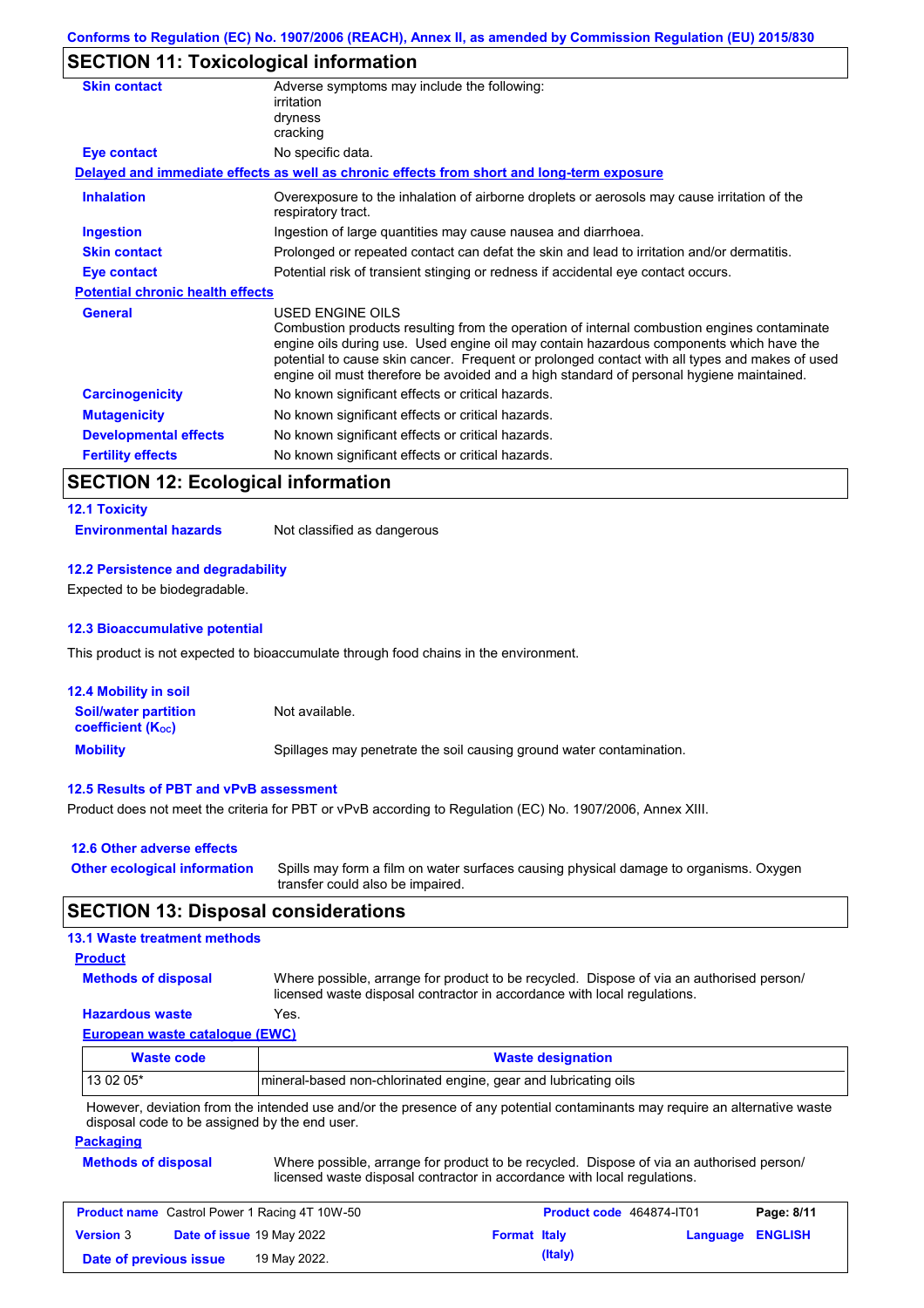**Conforms to Regulation (EC) No. 1907/2006 (REACH), Annex II, as amended by Commission Regulation (EU) 2015/830**

## **SECTION 13: Disposal considerations**

**Special precautions** This material and its container must be disposed of in a safe way. Empty containers or liners may retain some product residues. Avoid dispersal of spilt material and runoff and contact with soil, waterways, drains and sewers. **References** Commission 2014/955/EU

Directive 2008/98/EC

## **SECTION 14: Transport information**

|                                                | <b>ADR/RID</b> | <b>ADN</b>     | <b>IMDG</b>    | <b>IATA</b>    |  |
|------------------------------------------------|----------------|----------------|----------------|----------------|--|
| 14.1 UN number                                 | Not regulated. | Not regulated. | Not regulated. | Not regulated. |  |
| 14.2 UN proper<br>shipping name                |                |                |                |                |  |
| <b>14.3 Transport</b><br>hazard class(es)      |                |                |                |                |  |
| <b>14.4 Packing</b><br>group                   |                |                |                |                |  |
| 14.5<br><b>Environmental</b><br><b>hazards</b> | No.            | No.            | No.            | No.            |  |
| <b>Additional</b><br>information               |                |                |                |                |  |

**14.6 Special precautions for user** Not available.

**14.7 Transport in bulk according to IMO instruments** Not available.

# **SECTION 15: Regulatory information**

|                                                                                                                                                          | 15.1 Safety, health and environmental regulations/legislation specific for the substance or mixture                            |
|----------------------------------------------------------------------------------------------------------------------------------------------------------|--------------------------------------------------------------------------------------------------------------------------------|
| EU Regulation (EC) No. 1907/2006 (REACH)                                                                                                                 |                                                                                                                                |
| <b>Annex XIV - List of substances subject to authorisation</b>                                                                                           |                                                                                                                                |
| <b>Annex XIV</b>                                                                                                                                         |                                                                                                                                |
| None of the components are listed.                                                                                                                       |                                                                                                                                |
| <b>Substances of very high concern</b>                                                                                                                   |                                                                                                                                |
| None of the components are listed.                                                                                                                       |                                                                                                                                |
| EU Regulation (EC) No. 1907/2006 (REACH)                                                                                                                 |                                                                                                                                |
| <b>Annex XVII - Restrictions</b><br>on the manufacture.<br>placing on the market<br>and use of certain<br>dangerous substances,<br>mixtures and articles | Not applicable.                                                                                                                |
| <b>Other regulations</b>                                                                                                                                 |                                                                                                                                |
| <b>REACH Status</b>                                                                                                                                      | The company, as identified in Section 1, sells this product in the EU in compliance with the<br>current requirements of REACH. |
| <b>United States inventory</b><br>(TSCA 8b)                                                                                                              | All components are active or exempted.                                                                                         |
| <b>Australia inventory (AIIC)</b>                                                                                                                        | All components are listed or exempted.                                                                                         |
| <b>Canada inventory</b>                                                                                                                                  | All components are listed or exempted.                                                                                         |
| <b>China inventory (IECSC)</b>                                                                                                                           | All components are listed or exempted.                                                                                         |
| <b>Japan inventory (CSCL)</b>                                                                                                                            | All components are listed or exempted.                                                                                         |
| <b>Korea inventory (KECI)</b>                                                                                                                            | All components are listed or exempted.                                                                                         |
| <b>Philippines inventory</b><br>(PICCS)                                                                                                                  | All components are listed or exempted.                                                                                         |
| $\sim$ $\sim$ $\sim$                                                                                                                                     | $\sim$ $\sim$ $\sim$ $\sim$ $\sim$ $\sim$ $\sim$ $\sim$                                                                        |

**Product name** Castrol Power 1 Racing 4T 10W-50 **Product code 464874-IT01 Page: 9/11 Version** 3 **Date of issue** 19 May 2022 **Format Italy Language ENGLISH Date of previous issue 19 May 2022. Conservery and Structure (Italy) (Italy)**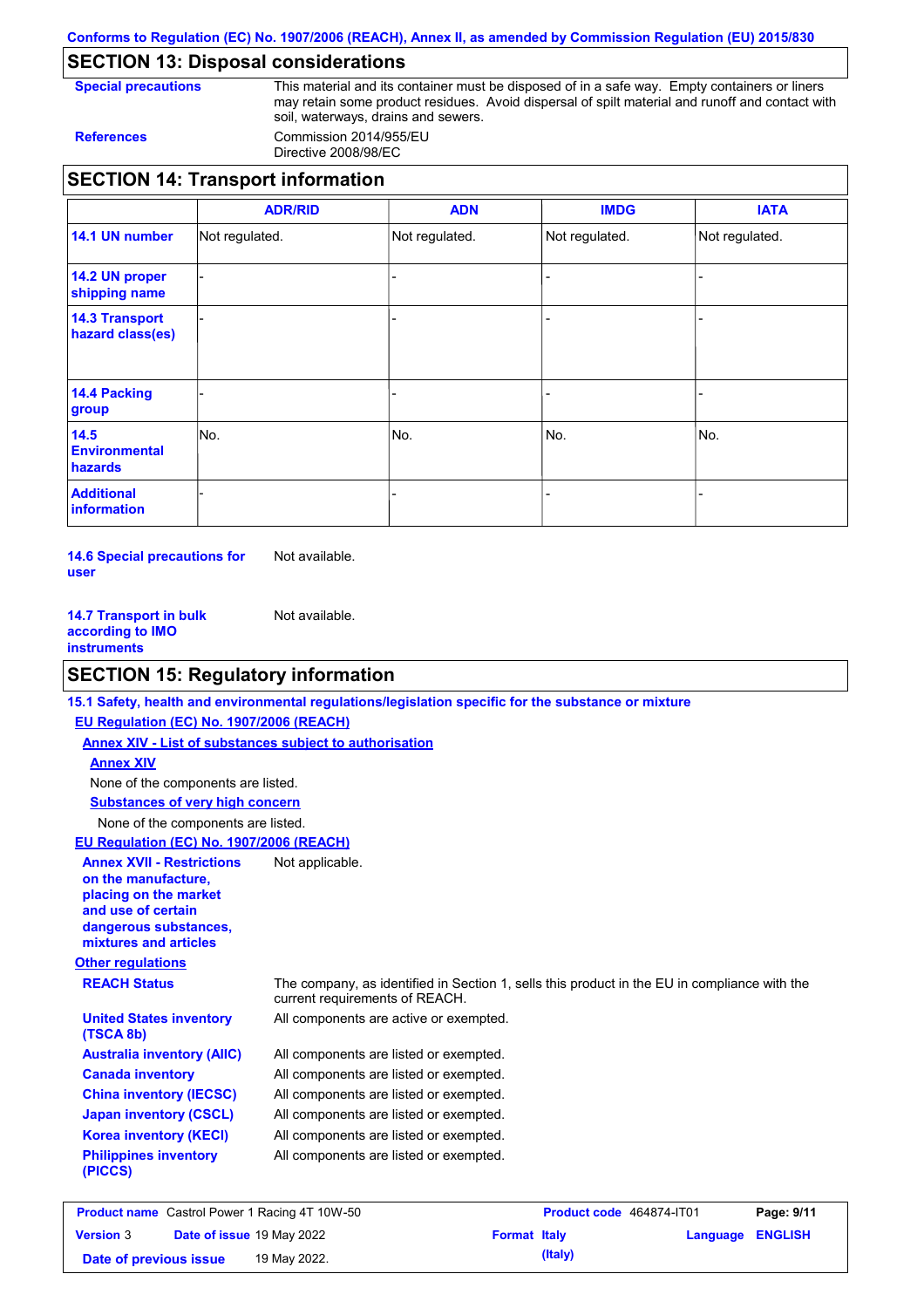# **SECTION 15: Regulatory information**

| <b>Taiwan Chemical</b><br><b>Substances Inventory</b><br>(TCSI) | All components are listed or exempted. |  |
|-----------------------------------------------------------------|----------------------------------------|--|
| Ozone depleting substances (1005/2009/EU)                       |                                        |  |
| Not listed.                                                     |                                        |  |
| Prior Informed Consent (PIC) (649/2012/EU)                      |                                        |  |
| Not listed.                                                     |                                        |  |
| <b>Persistent Organic Pollutants</b>                            |                                        |  |
| Not listed.                                                     |                                        |  |
| EU - Water framework directive - Priority substances            |                                        |  |
| None of the components are listed.                              |                                        |  |
| <b>Seveso Directive</b>                                         |                                        |  |
| This product is not controlled under the Seveso Directive.      |                                        |  |
| <b>National regulations</b>                                     |                                        |  |
|                                                                 |                                        |  |
|                                                                 |                                        |  |

**15.2 Chemical safety assessment** A Chemical Safety Assessment has been carried out for one or more of the substances within this mixture. A Chemical Safety Assessment has not been carried out for the mixture itself.

# **SECTION 16: Other information**

| <b>Abbreviations and acronyms</b> | ADN = European Provisions concerning the International Carriage of Dangerous Goods by<br>Inland Waterway |
|-----------------------------------|----------------------------------------------------------------------------------------------------------|
|                                   | ADR = The European Agreement concerning the International Carriage of Dangerous Goods by                 |
|                                   | Road                                                                                                     |
|                                   | ATE = Acute Toxicity Estimate                                                                            |
|                                   | <b>BCF</b> = Bioconcentration Factor                                                                     |
|                                   | CAS = Chemical Abstracts Service                                                                         |
|                                   | CLP = Classification, Labelling and Packaging Regulation [Regulation (EC) No. 1272/2008]                 |
|                                   | CSA = Chemical Safety Assessment                                                                         |
|                                   | <b>CSR = Chemical Safety Report</b>                                                                      |
|                                   | DMEL = Derived Minimal Effect Level                                                                      |
|                                   | DNEL = Derived No Effect Level                                                                           |
|                                   | EINECS = European Inventory of Existing Commercial chemical Substances                                   |
|                                   | ES = Exposure Scenario                                                                                   |
|                                   | EUH statement = CLP-specific Hazard statement                                                            |
|                                   | EWC = European Waste Catalogue                                                                           |
|                                   | GHS = Globally Harmonized System of Classification and Labelling of Chemicals                            |
|                                   | IATA = International Air Transport Association                                                           |
|                                   | IBC = Intermediate Bulk Container                                                                        |
|                                   | <b>IMDG = International Maritime Dangerous Goods</b>                                                     |
|                                   | LogPow = logarithm of the octanol/water partition coefficient                                            |
|                                   | MARPOL = International Convention for the Prevention of Pollution From Ships, 1973 as                    |
|                                   | modified by the Protocol of 1978. ("Marpol" = marine pollution)                                          |
|                                   | OECD = Organisation for Economic Co-operation and Development                                            |
|                                   | PBT = Persistent, Bioaccumulative and Toxic                                                              |
|                                   | <b>PNEC</b> = Predicted No Effect Concentration                                                          |
|                                   | REACH = Registration, Evaluation, Authorisation and Restriction of Chemicals Regulation                  |
|                                   | [Regulation (EC) No. 1907/2006]                                                                          |
|                                   | RID = The Regulations concerning the International Carriage of Dangerous Goods by Rail                   |
|                                   | <b>RRN = REACH Registration Number</b>                                                                   |
|                                   | SADT = Self-Accelerating Decomposition Temperature                                                       |
|                                   | SVHC = Substances of Very High Concern                                                                   |
|                                   | STOT-RE = Specific Target Organ Toxicity - Repeated Exposure                                             |
|                                   | STOT-SE = Specific Target Organ Toxicity - Single Exposure                                               |
|                                   | TWA = Time weighted average                                                                              |
|                                   | $UN = United Nations$                                                                                    |
|                                   | UVCB = Complex hydrocarbon substance                                                                     |
|                                   | VOC = Volatile Organic Compound                                                                          |
|                                   | vPvB = Very Persistent and Very Bioaccumulative                                                          |
|                                   | Varies = may contain one or more of the following 64741-88-4 / RRN 01-2119488706-23,                     |
|                                   | 64741-89-5 / RRN 01-2119487067-30, 64741-95-3 / RRN 01-2119487081-40, 64741-96-4/ RRN                    |
|                                   | 01-2119483621-38, 64742-01-4 / RRN 01-2119488707-21, 64742-44-5 / RRN                                    |
|                                   | 01-2119985177-24, 64742-45-6, 64742-52-5 / RRN 01-2119467170-45, 64742-53-6 / RRN                        |
|                                   | 01-2119480375-34, 64742-54-7 / RRN 01-2119484627-25, 64742-55-8 / RRN                                    |
|                                   | 01-2119487077-29, 64742-56-9 / RRN 01-2119480132-48, 64742-57-0 / RRN                                    |

| <b>Product name</b> Castrol Power 1 Racing 4T 10W-50 |                                  | <b>Product code</b> 464874-IT01 |                     | Page: 10/11 |                         |  |
|------------------------------------------------------|----------------------------------|---------------------------------|---------------------|-------------|-------------------------|--|
| <b>Version 3</b>                                     | <b>Date of issue 19 May 2022</b> |                                 | <b>Format Italy</b> |             | <b>Language ENGLISH</b> |  |
| Date of previous issue                               |                                  | 19 May 2022.                    |                     | (Italy)     |                         |  |